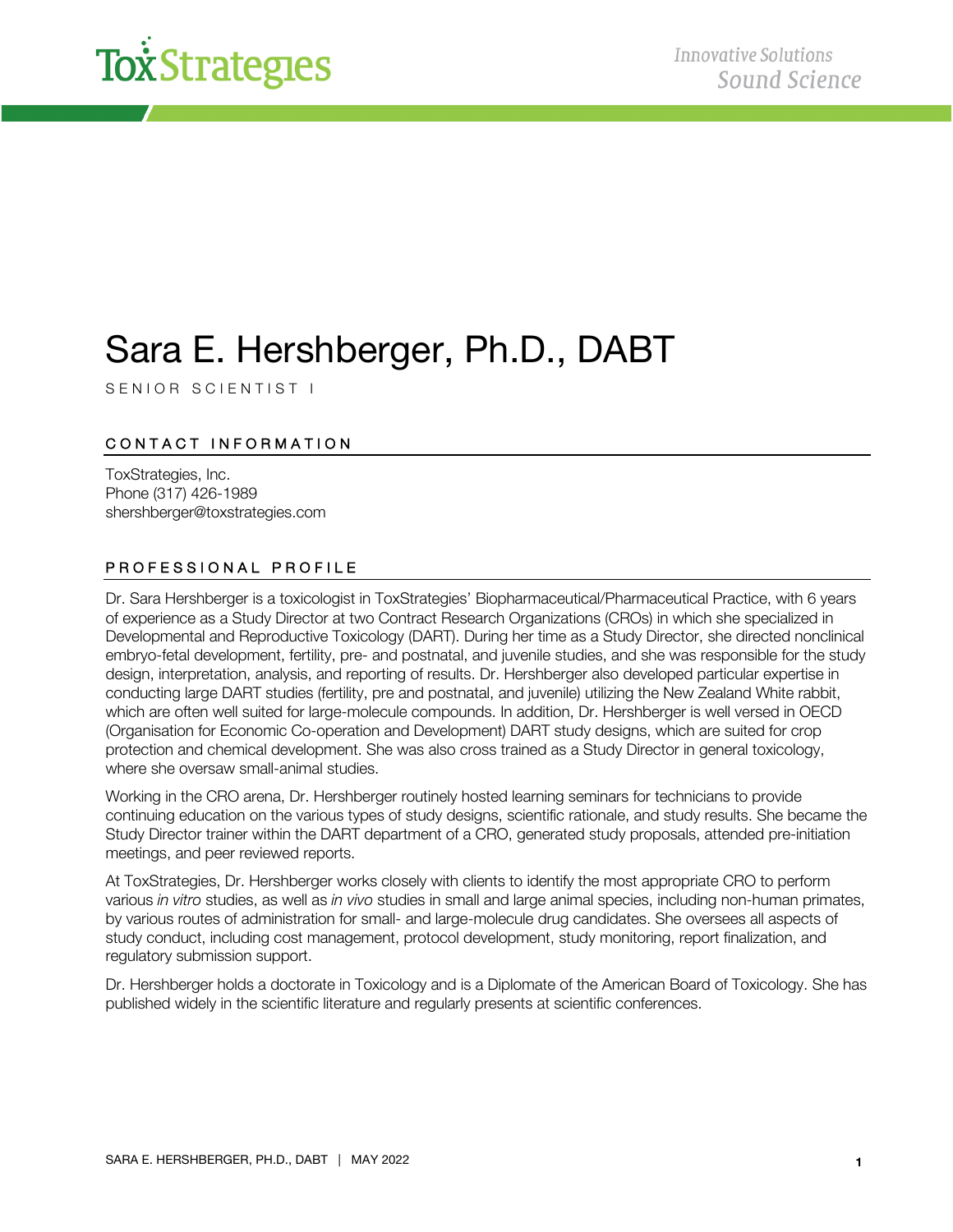

#### EDUCATION AND DEGREES EARNED

- 2016 Ph.D. in Toxicology, Purdue University, West Lafayette, Indiana
- 2011 M.S. in Toxicology, Purdue University, West Lafayette, Indiana
- 2010 B.S, in Biology, Minnesota State University, Mankato

#### PROFESSIONAL ASSOCIATIONS

- 2021–Present Diplomate of the American Board of Toxicology
- 2016–Present Teratology Society
- 2011–Present Society of Toxicology (SOT), Associate Member

## SELECTED PROFESSIONAL EXPERIENCE

Served as a subject-matter expert (SME) during the conduct of rabbit fertility and pre- and postnatal developmental and reproductive toxicology studies.

Conducted extended one-generation studies.

Worked closely with business development and scientific teams to bring a large DART study package to the CRO employer. Generated clinical evaluation reports and peer reviewed reports by others.

Provided evaluation, determination, and documentation of biological safety.

Developed protocols and ensured their approval and compliance with SOPs, GLPs, and regulatory agency guidelines.

Developed proposal template and draft protocols for OECD DART study designs, to advance competitive advantages and generate revenue in a new area for a CRO employer.

Reviewed cost estimates to ensure inclusion of all protocol/amendment work scope specifications.

For a CRO employer:

- Coordinated efforts of the study team
- Monitored progress and status of assigned studies
- Peer reviewed protocols and study reports for colleagues
- Generated study proposal outlines for costing/clients.

Stays current with general toxicology and DART study designs and techniques.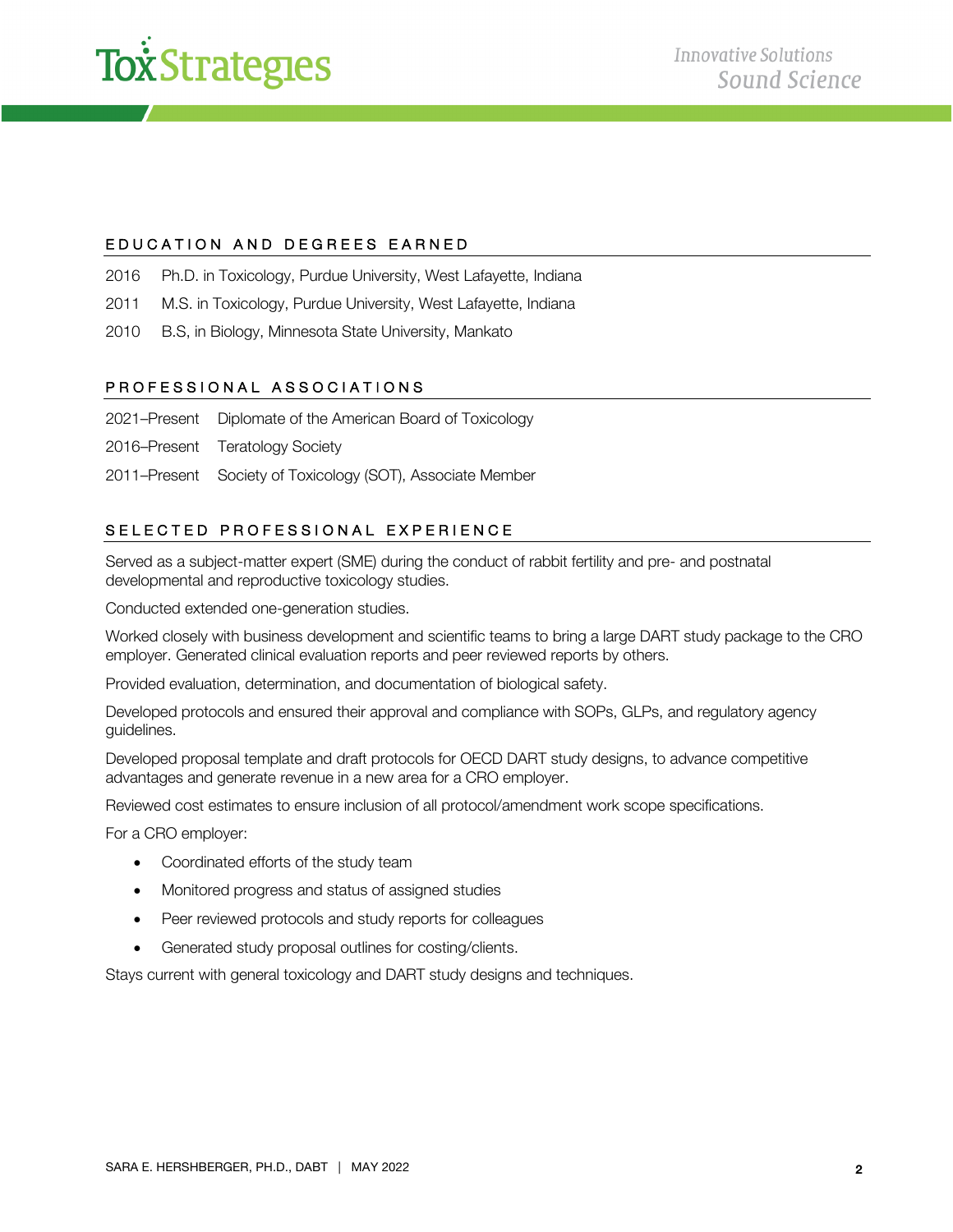

#### MANUSCRIPTS

Caballero-Gallardo K, Wirbisky-Hershberger S, Olivero-Verbel J, de la Rosa J, Freeman JL. 2018. Embryonic exposure to an aqueous coal dust extract results in gene expression alterations associated with development and function of connective tissue and the hematological system, immunological and inflammatory disease and cancer in zebrafish. Metallomics 10(3):463–473.

Zhou W, Pal AS, Hsu AY, Gurol T, Zhu X, Wirbisky-Hershberger SE, Freeman JL, Kasinski AL, Deng Q. 2018. MicroRNA-223 supresses the canonical NF-kB pathway basal keratinocytes to dampen neutrophilic inflammation. Cell Reprod 13:1810–1823.

Wirbisky-Hershberger SE, Sanchez OF, Horzmann KA, Thanki D, Yuan C, Freeman JL. 2017. Atrazine exposure decreases the activity of DNMTs, global DNA methylation levels, and *dnmt* expression. Food Chem Toxicol 109:727–734.

Wirbisky SE, Freeman JL. 2017. Atrazine exposure elicits copy number alterations in the zebrafish genome. Comp Biochem Physiol C Toxicol Pharmacol 194:1–8.

Cui Y, Li J, Weng L, Wirbisky SE, Freeman JL, Liu J, Liu Q, Yuan X, Irudayaraj J. 2016. Regulatory landscape and clinical implication of MBD3 in human malignant glioma. Oncotarget 7(49):81698–81714.

Wirbisky SE, Weber GJ, Schlotman KE, Sepúlveda MS, Freeman JL. 2016. Embryonic atrazine exposure alters zebrafish and human miRNAs associated with angiogenesis, cancer, and neurodevelopment. Food Chem Toxicol 98:25–33.

Bi P, Yue F, Sato Y, Wirbisky S, Liu W, Shan T, Wen Y, Zhou D, Freeman J, Kuang S. 2016. Stage-specific effects of notch activation during skeletal myogenesis. Elife 5:e17355.

Bi P, Yue F, Karki A, Castro B, Wirbisky SE, Wang C, ... Kuang, S. 2016. Notch activation drives adipocyte dedifferentiation and tumorigenic transformation in mice. J Exp Med 213(10):2019–2037.

Wirbisky SE, Sepúlveda MS, Weber GJ, Jannasch AS, Horzmann KA, Freeman JL. 2016. Embryonic atrazine exposure elicits alterations in genes associated with neuroendocrine function in adult male zebrafish. Toxicol Sci 153:149–164.

Wirbisky SE, Weber GJ, Sepúlveda MS, Lin TL, Jannasch AS, Freeman JL. 2016. An embryonic atrazine exposure results in reproductive dysfunction in adult zebrafish and morphological alterations in their offspring. Sci Rep 19:21337, doi 10.1038/srep21337.

Wirbisky SE, Damayanti NP, Mahapatra CT, Sepúlveda MS, Irudayaraj J, Freeman JL. 2016. Mitochondrial dysfunction, disruption of F-actin polymerization, and transcriptomic alterations in zebrafish larvae exposed to trichloroethylene. Chem Res Toxicol 29:169–179.

Wirbisky SE, Freeman JL. 2015. Atrazine exposure and reproductive dysfunction through the hypothalamuspituitary-gonadal (HPG) axis. Toxics 3:414–450.

Wirbisky SE, Weber GJ, Sepúlveda MS, Xiao C, Cannon JR, Freeman JL. 2015. Developmental origins of neurotransmitter and transcriptome alterations in adult female zebrafish exposed to atrazine during embryogenesis. Toxicology 333:156–167.

Wirbisky SE, Weber GJ, Lee JW, Cannon JR, Freeman JL. 2014. Novel dose-dependent alterations in excitatory GABA during embryonic development associated with lead (Pb) neurotoxicity. Toxicol Lett 229:1–8.

Schlotman KE, Wirbisky SE, Freeman JL. 2014. An epigenetic look at atrazine toxicity: An analysis of microRNA-126 Expression in developing zebrafish exposed to the herbicide atrazine. J Purdue Undergrad Res 4:Article 8.